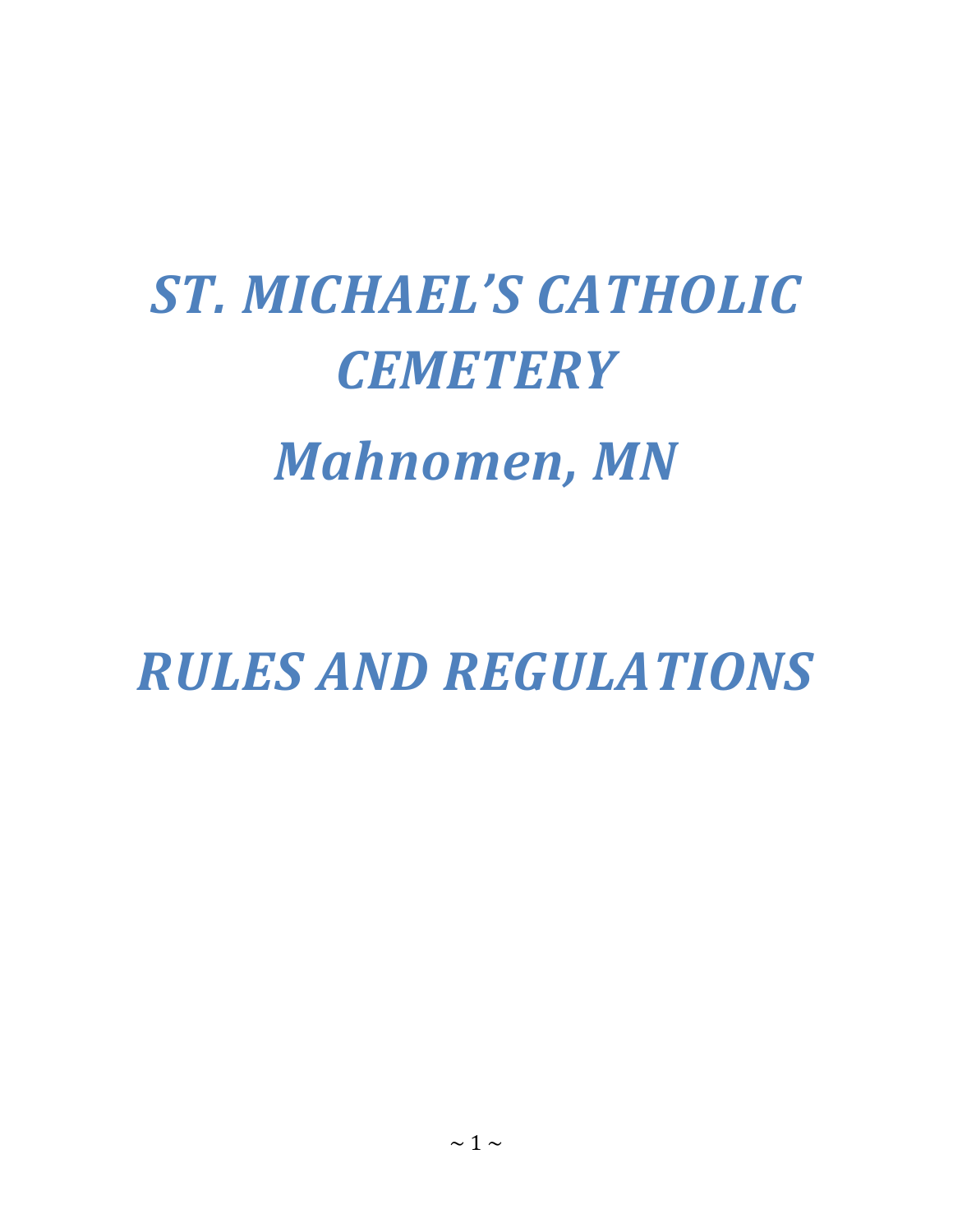# **INDEX**

| <b>Mission Statement</b>                                           | Page 3         |
|--------------------------------------------------------------------|----------------|
| <b>General Rules &amp; Regulations and Perpetual Care</b>          | Page 4         |
| <b>Burial Rights &amp; Interments</b>                              | Page 5         |
| Vaults, Inurnments of Cremated Remains, Removals & Monuments       | Page 6         |
| Grave Decorations/Plantings, Cemetery Lot Purchase, Winter Burials | Page 7         |
| Disinterment Opening of Grave for Removal                          | Page 8         |
| Inurnment Fees (existing burial easement plots) & Winter Inurnment | Page 8         |
| <b>St. Michael's Catholic Cemetery Association By-Laws</b>         | Pages $9 - 15$ |
| Article I - Purposes                                               | Page 9         |
| Article II - Membership                                            | Page 9         |
| Article III - Directors                                            | Pages 9 & 10   |
| Article IV - Authority of Directors                                | Pages 10 & 11  |
| Article V - Officers                                               | Pages11 & 12   |
| Article VI - Compensation of Directors & Officers                  | Page 12        |
| Article VII - Corporation Records                                  | Page 13        |
| Article VIII - Finances                                            | Page 13        |
| Article IX - Plots & Grave Sites                                   | Pages 13 & 14  |
| Article X - Amendments                                             | Pages 14 & 15  |

Approved by St. Michael's Cemetery Association on May 14, 2015

Approved by St. Michael's Pastoral Council on June 9, 2015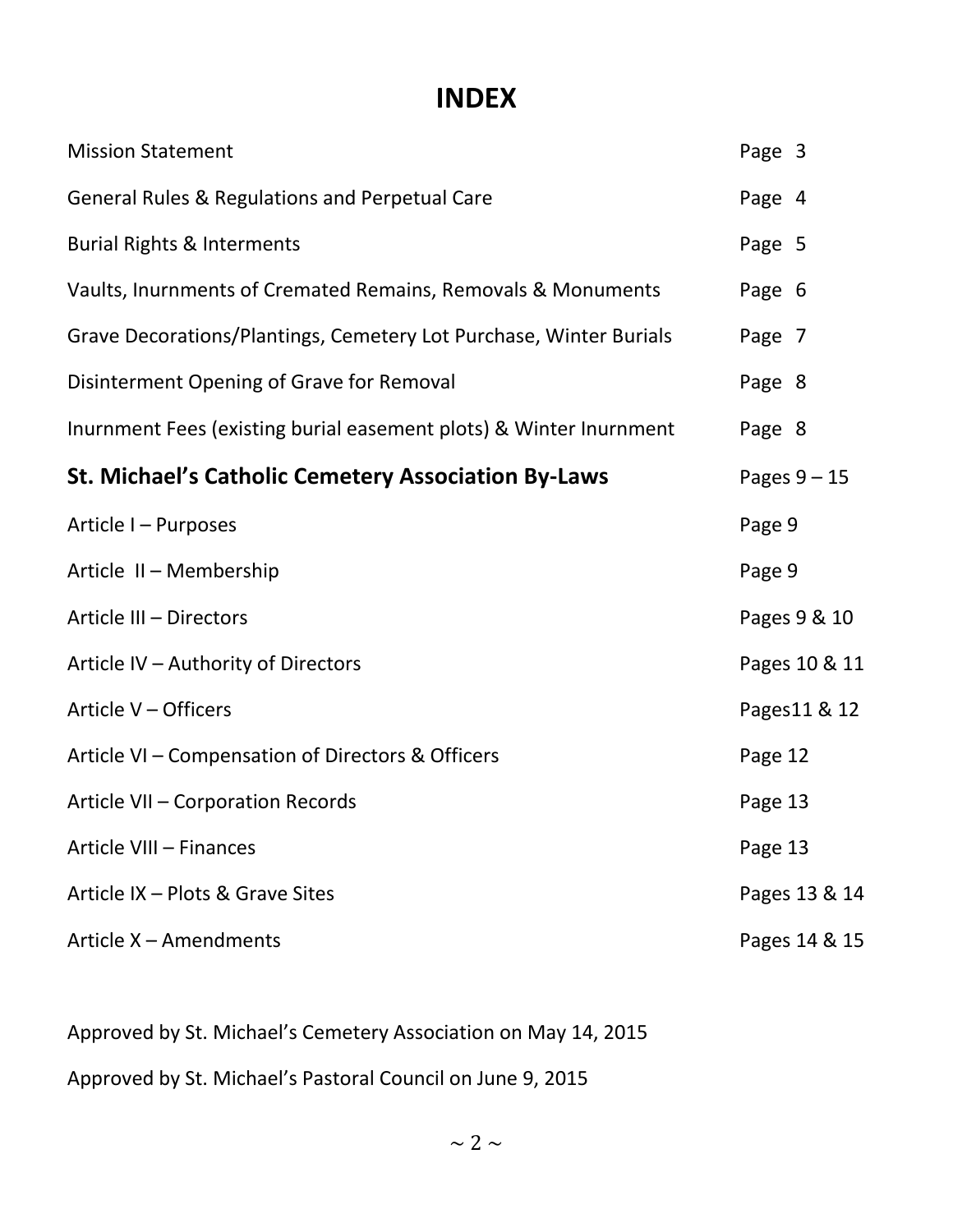# **MISSION STATEMENT**

St. Michael's Catholic Cemetery is the responsibility of St. Michael's Cemetery Association. This association operates pursuant to the direction of the Parish Pastoral Council of St. Michael's Catholic Church to assist and advise St. Michael's Catholic Church in the establishment, operation and maintenance of a private cemetery pursuant to the following: Chapter 307 of the Minnesota Statutes, the 1983 Code of Canon Law, Minnesota Catholic Cemetery Policies and Minnesota Catholic Cemetery Rules and Regulations; as adopted by the Diocese of Crookston, Minnesota. The St. Michael's Cemetery Association reserves the right of "final authority" in the operation of St. Michael's Cemetery.

The St. Michael's Cemetery Association seeks to help people accept the reality of death in a context of faith and the promise of eternal life with God. Our facilities and services include a place to be buried, an environment designed to meet the needs of the Catholic liturgy for burial, a facility that encourages frequent visitation with attendant prayer for the dead and an environment in which love is remembered, hope is rekindled and faith is awakened and strengthened.

St. Michael's Cemetery

Meets the needs of individuals and our parish community in preparation for, at the time of and following death

Ministers in liturgy, prayer, comfort instruction and evangelization

Proclaims the reality of the human person as sacred and deserving of dignity and respect both in life and death

Provides sacred space where remembering can be fostered and centered and is a place for liturgical celebration

Serves as a symbol of the extended community of the Church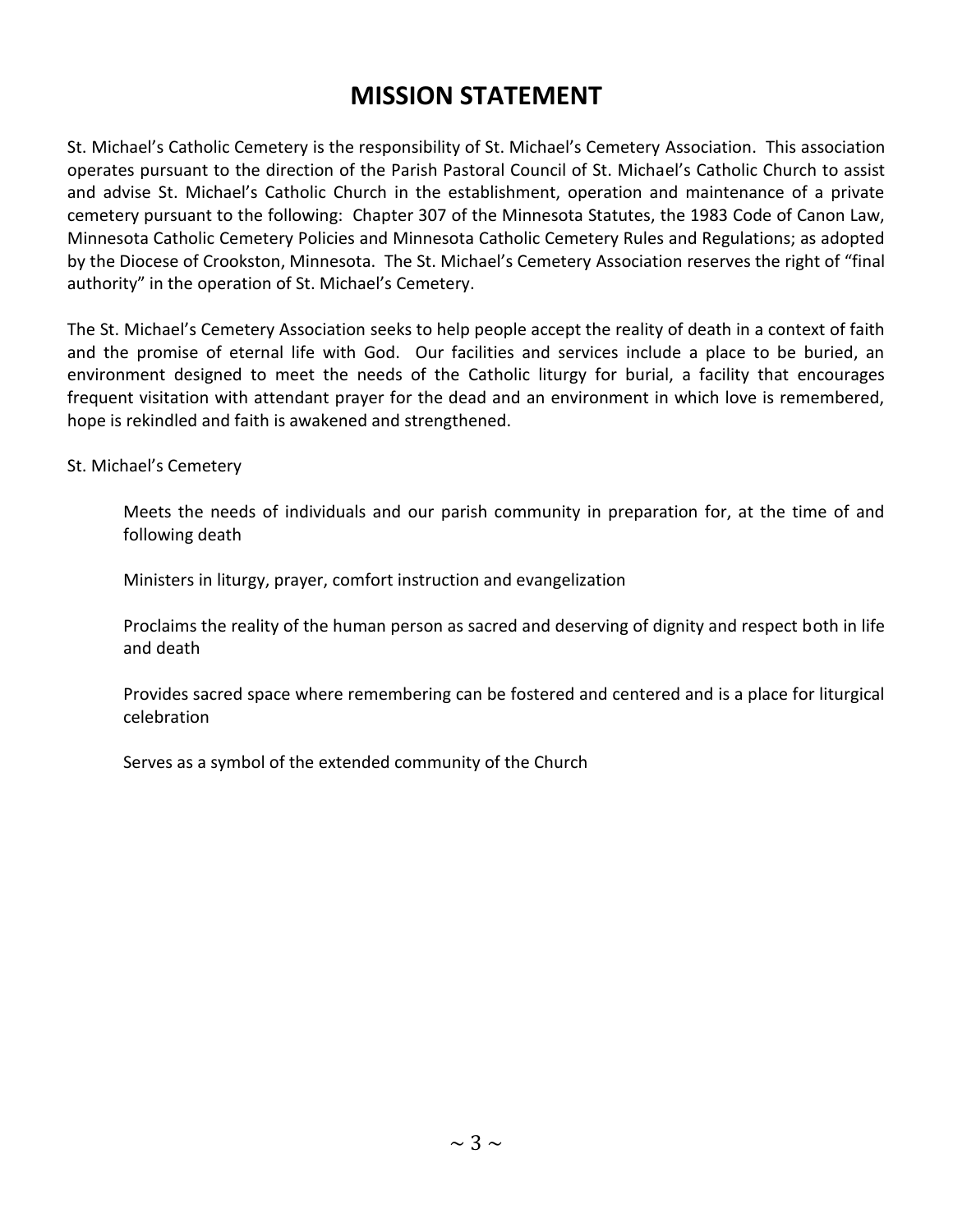# **GENERAL RULES AND REGULATIONS**

The Church of St. Michael of Mahnomen, Minnesota is a part of the Diocese of Crookston and is a religious organization established and existing under the Laws of the State of Minnesota. The cemetery is owned by St. Michael's Church and operated by St. Michael's Cemetery Association of Mahnomen, in accordance with the rules and discipline of the Roman Catholic Church, the Statutes of the Diocese of Crookston and the Laws of the State of Minnesota. St. Michael's Cemetery Association shall be the agent of the parish for the administration of the business of St. Michael's Cemetery.

It reserves the right to refuse admission to the cemetery and to refuse the use of the cemetery facilities at any time, to any persons whom the Cemetery Association may deem objectionable to the best interests of the cemetery.

The St. Michael's Cemetery Association hereby expressly reserves the right to adopt additional rules and regulations, to amend, alter or repeal any rule, regulation, article, section, paragraph or sentence of these General Rules and Regulations at any time and without notice.

Special cases may arise where the literal enforcement of a rule may impose unnecessary hardship. The St. Michael's Cemetery Association shall reserve the right to make exceptions, suspensions or modifications of any of these Rules and Regulations, without notice, whenever it appears to be necessary, and such temporary exception, suspension or modification shall in no way be construed as affecting the general application of these Rules and Regulations.

# **PERPETUAL CARE**

The perpetual care of the Cemetery shall be assumed by the St. Michael's Cemetery Association. The term "perpetual care" shall be construed to mean the cutting of grass, the cleaning of the grounds, the planting and pruning of shrubs and trees which may be placed by the Association, and general preservation of the grounds and property of the cemetery as long as it shall be used as a cemetery. The perpetual care assumed by the Association shall in no way include repair of normal weathering of the faces of stone monuments or markers, or repair of markers that are damaged by vandalism or inclement weather. The perpetual care assumed by the Cemetery Association shall include reasonable efforts in keeping monuments and markers level and above ground.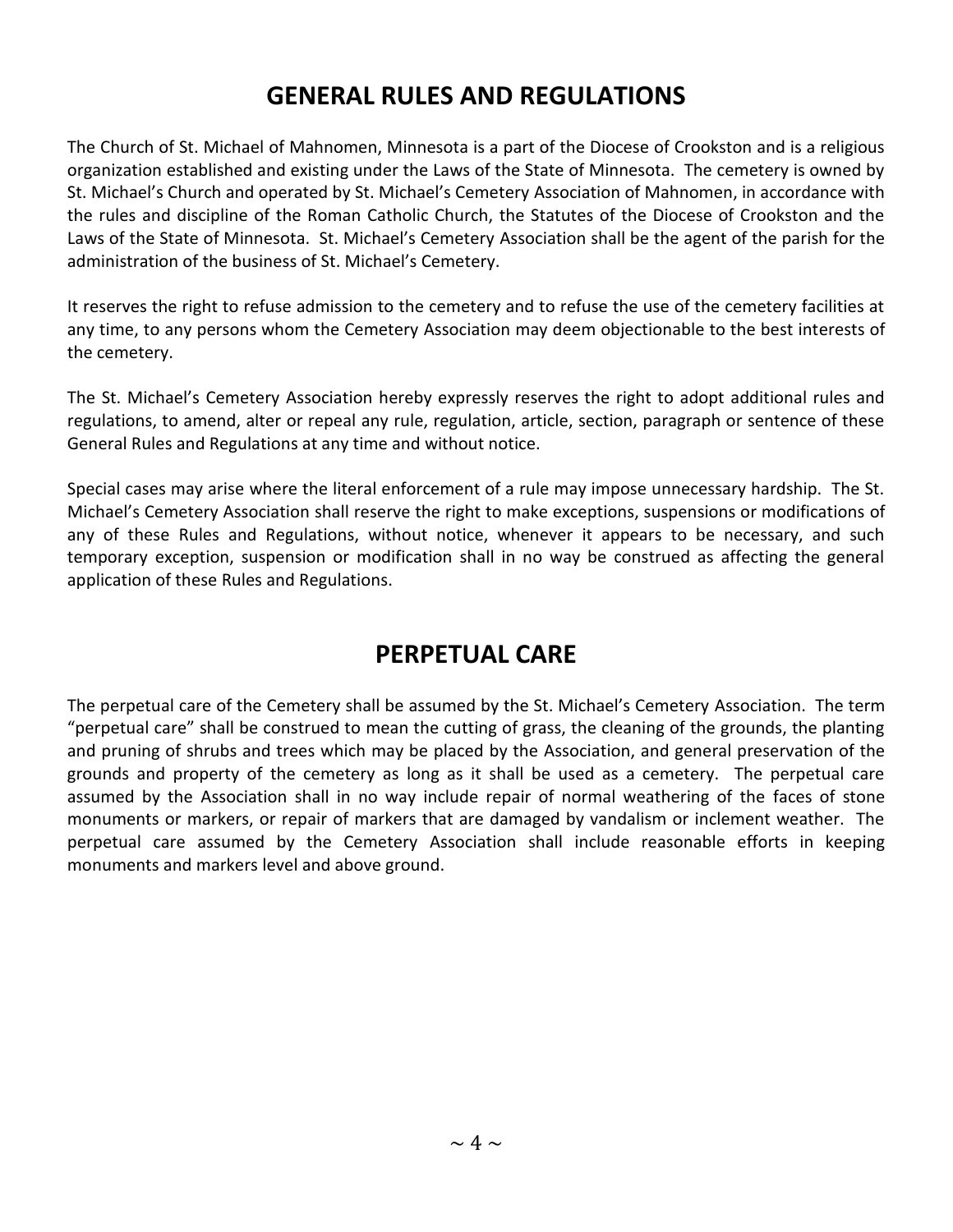# **BURIAL RIGHTS**

The Rules and Regulations of the Catholic Church governing cemeteries, prescribe that the title to the land used for cemetery purposes, shall remain vested in the Parish. Title to the land in any plot of the cemetery of St. Michael's Catholic Church shall always remain in the Diocese of Crookston, Minnesota. Burial Right Easement alone shall be purchased in the plots in accordance with the schedule attached hereto.

No Burial Right Easement shall be sold in common or joint ownership. Title shall stand in one name. Upon death of the Holder of the Burial Right Easement, their immediate heirs shall, in accordance with Minnesota State Statute 306.29, decide in whose name the title of the Burial Rights shall stand.

Descriptions of any and all plots shall be in accordance with the Cemetery plots, which shall be kept on file with the St. Michael's Cemetery Association.

Persons desiring to purchase a Burial Right Easement in the Cemetery of St. Michael's Catholic Church shall contact the actuary of the St. Michael's Cemetery Association.

# **INTERMENTS**

- 1. The Cemetery of St. Michael's Catholic Church shall be open for interments at reasonable hours every day of the year.
- 2. Winter interments may be done at the request of the deceased individual's family. Winter interments shall be considered to be burials performed between November  $1<sup>st</sup>$  and April  $1<sup>st</sup>$ .
- 3. The burial of an infant may take place, in the same burial plot, and above an interred adult. The interment of two infants may take place in the same burial plot.
- 4. All interments shall be made at a time and in a manner, as directed by the St. Michael's Catholic Church Cemetery Association and the Pastor of St. Michael's Catholic Church. Fees shall be paid to the Cemetery Association Actuary, Secretary of Treasurer.
- 5. Only authorized personnel shall dig graves.
- 6. Pet burials shall not be allowed in the Cemetery.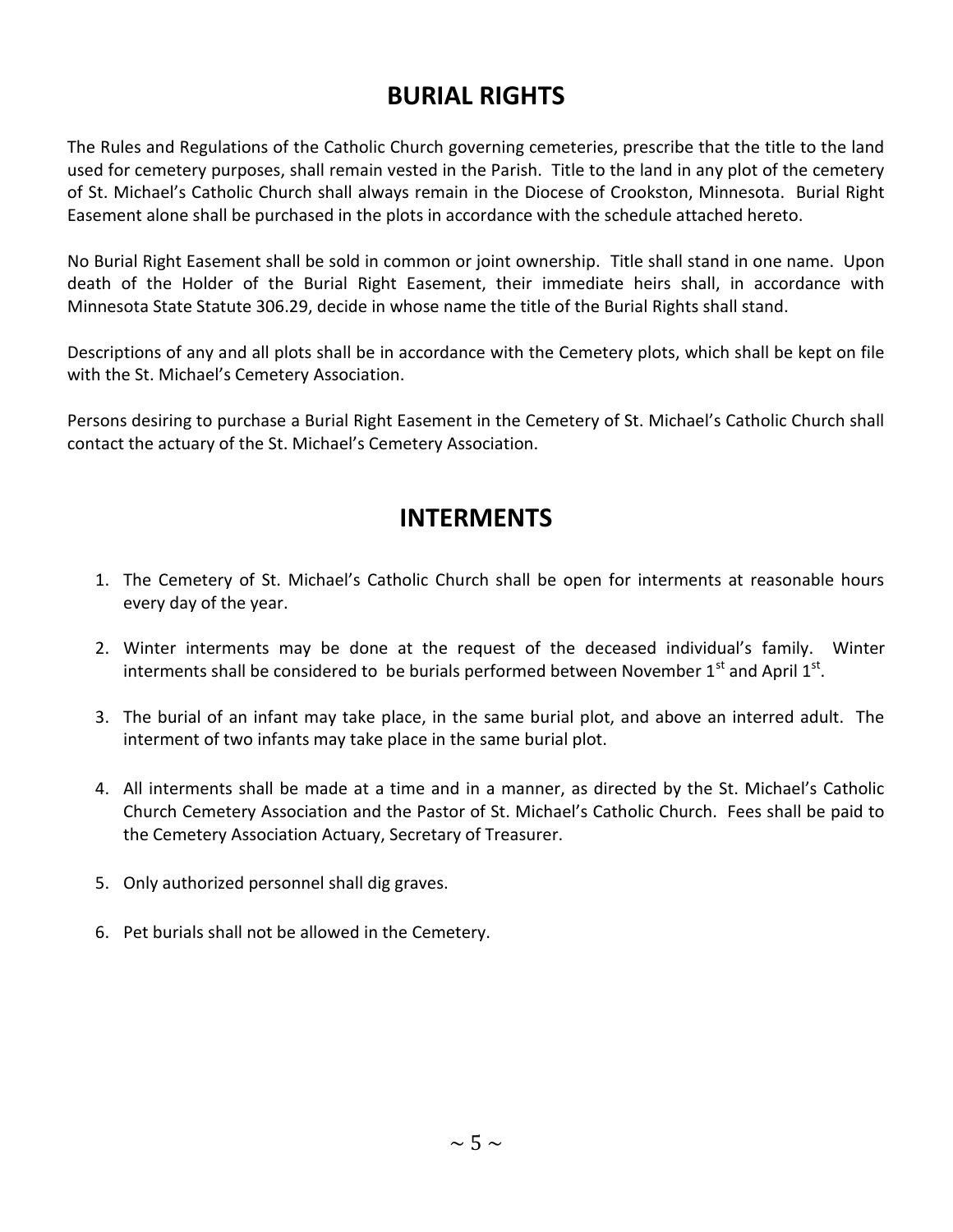# **VAULTS**

All interments shall be required to utilize an outer burial vault, constructed of concrete or steel (wood is not permitted); which shall contain the casket or coffin, so as to reduce the possibilities of the collapse of the grave.

# **INURNMENTS OF CREMATED REMAINS**

Cremated remains may be inurned in any burial plot of the Cemetery. No more than two cremated remains shall be inurned in one burial plot. Cremated remains shall utilize an appropriate container, and may also be required to utilize an outer burial vault, constructed of concrete, steel or fiber-glass.

The inurnment of cremated remains of one individual may be inurned in the same burial plot, and above an interred individual.

# **REMOVALS**

Any removal of a body requires the permission of the Pastor and the Board and shall be done in accordance with the Laws of the State of Minnesota. The Board shall assume no liability for damage to any casket or burial case. The costs shall be the responsibility of the person(s) arranging for the removal.

## **MONUMENTS**

- 1. All burial plots should be identified with a minimum of a permanent flat foot marker. (Foot markers shall be set in a concrete pad with at least a four-inch cement border.) The concrete pad shall have a minimum thickness of 3½ inches and shall include reinforcement rods.
- 2. One central, or family memorial, may be allowed on each burial plot. In addition, one foot marker may be placed on each burial plot. An exception to this policy may be made when there are two individuals, or a combination of one individual and cremated remains, interred on one burial plot.
- 3. Designs of all monumental works shall be tasteful and respect the dignity of the deceased
- 4. No monuments or markers shall be permanently installed until after final payment has been made for the Burial Rights on each burial plot and after the monument supplier has contacted either the Pastor of St. Michael's Catholic Church, or the St. Michael's Cemetery Association.
- 5. No coping, curbing, fencing, borders or enclosures of any kind shall be allowed around any burial plot. The St. Michael's Cemetery Association reserves the right to remove same.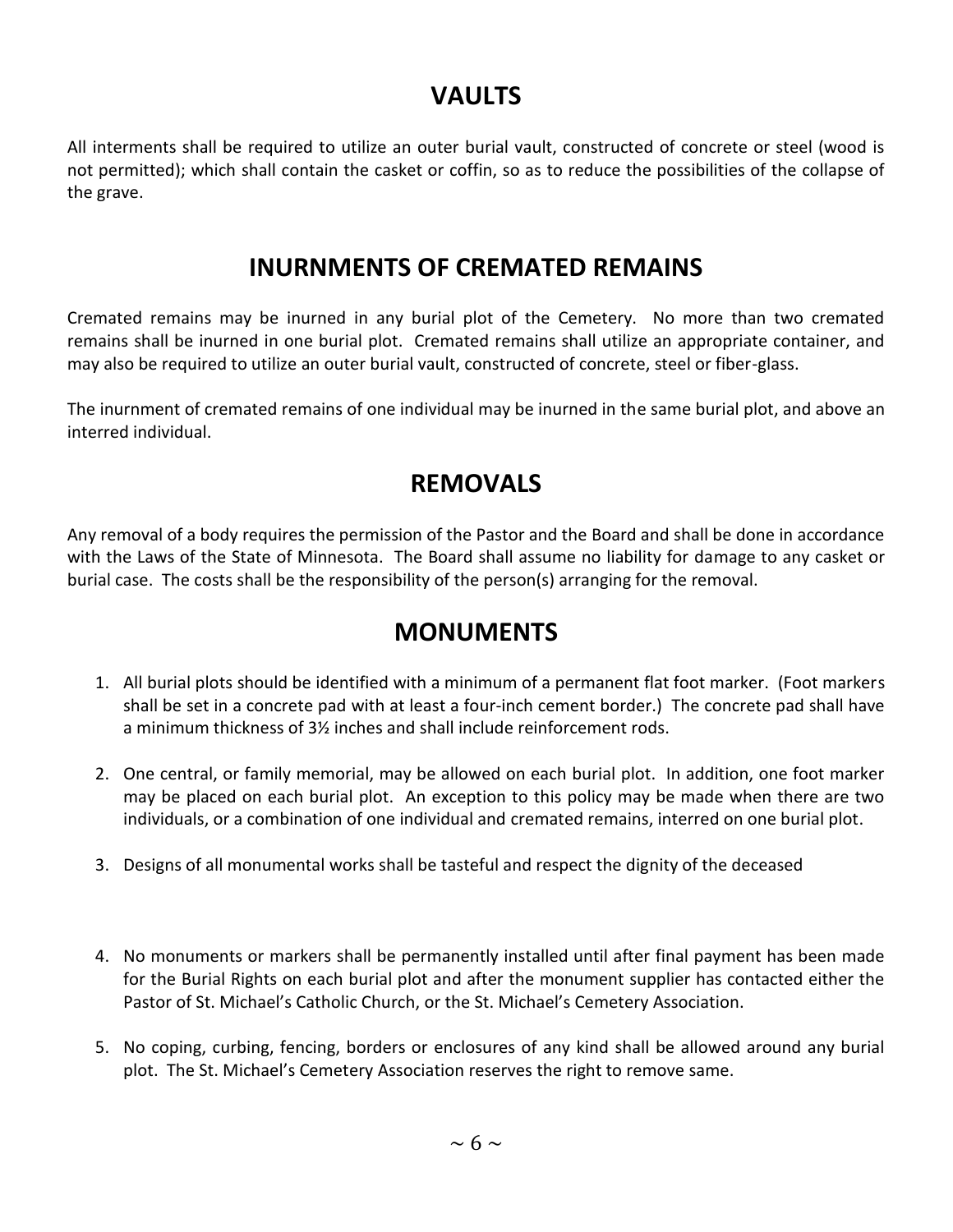# **GRAVE DECORATIONS/PLANTINGS**

The St. Michael's Cemetery Association reserves the right to remove, without notice, all plantings, emblems, floral designs, frame baskets and any other objects that are, or become unsightly, dangerous, diseased or detrimental to the peace, sanctity and normal maintenance of the Cemetery of St. Michael's Catholic Church.

There shall be no permanent planting of trees or plants, unless prior approval has been obtained from the St. Michael's Cemetery Association.

Any flowers, plants or decorations placed on the graves for Memorial Day must be removed by the Saturday following Memorial Day, and possibly sooner depending on the amount of rainfall we receive. If we need to mow before then these items will be removed from the graves and placed behind the Cross. These items will be left behind the Cross for 1 week and if they have not been picked up, they will be disposed of.

All grading, landscape work, improvements or remodeling, except that work specifically performed in the process of interment or removal, shall be done by, or under the direction, of the St. Michael's Cemetery Association.

## **CEMETERY LOT PURCHASE**

| Cemetery Lot - member of St. Michael's Parish     | \$300.00 |
|---------------------------------------------------|----------|
| Cemetery Lot - Non-member of St. Michael's Parish | \$350.00 |

## **WINTER BURIAL – Additional Fee**

Additional fees for a winter burial include snow removal at the cemetery and thawing the ground to open the grave. These fees are not charged by the cemetery but by the person(s) who remove the snow, thaw the ground and open the graves.

#### **Disinterment Opening of Grave for Removal**

| Member of St. Michael's Parish     | \$100.00 |
|------------------------------------|----------|
| Non-member of St. Michael's Parish | \$100.00 |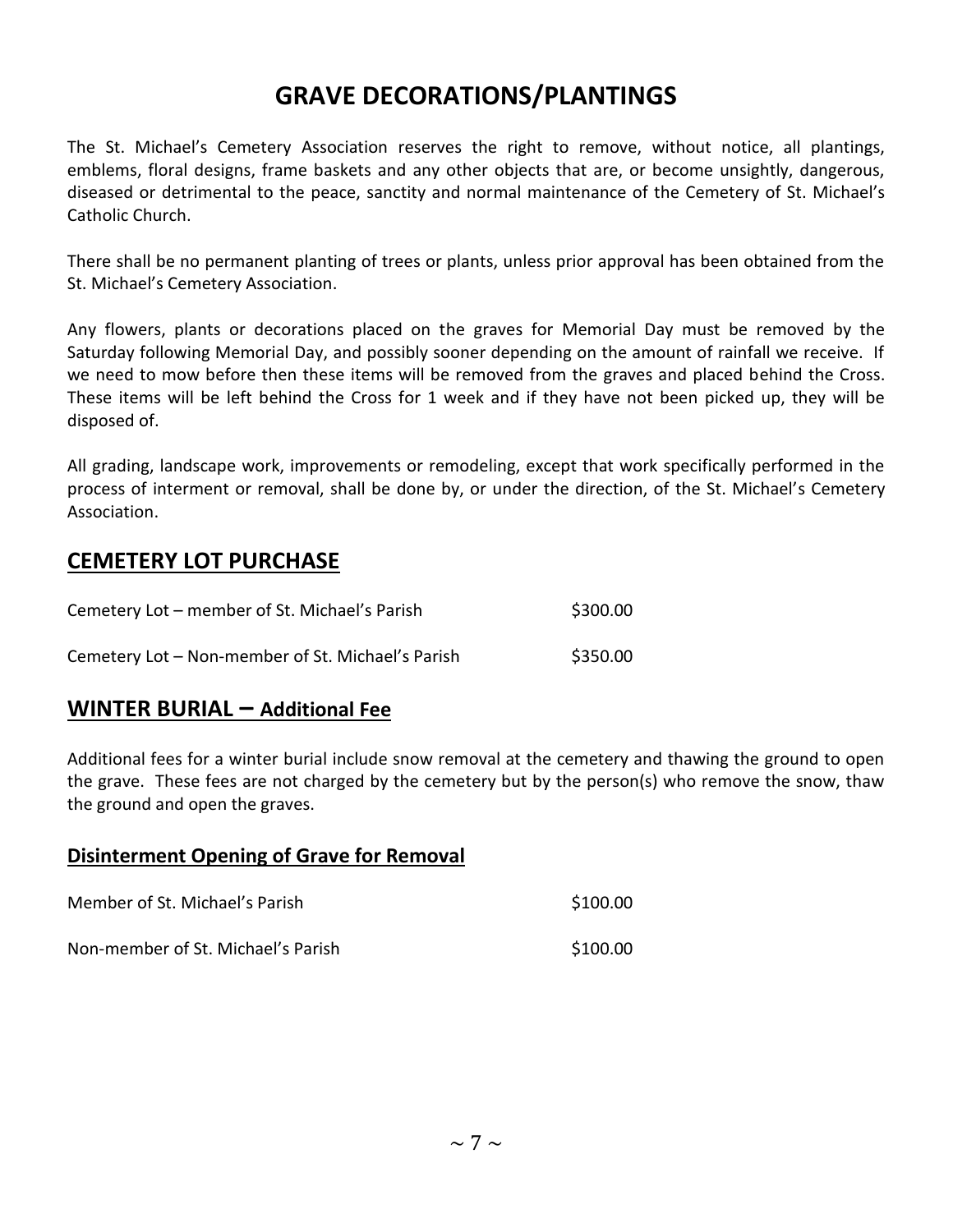## **INURNMENT FEES**

| Cemetery Lot – member of St. Michael's Parish     | \$300.00 |
|---------------------------------------------------|----------|
| Cemetery Lot - Non-member of St. Michael's Parish | \$350.00 |

## **INURNMENT (Additional) – Existing Burial Easement Plots**

| Member of St. Michael's Parish     | \$100.00 |
|------------------------------------|----------|
| Non-member of St. Michael's Parish | \$100.00 |

## **WINTER INURNMENT – Additional Fees**

Additional fees for a winter burial include snow removal at the cemetery and thawing the ground to open the grave. These fees are not charged by the cemetery but by the person(s) who remove the snow, thaw the ground and open the graves.

Fees shall be paid to St. Michael's Catholic Church, Mahnomen, Minnesota. Inquiries shall be made to the Pastor of St. Michael's Catholic Church, Minnesota, MN. Telephone Number: 218-935-2503.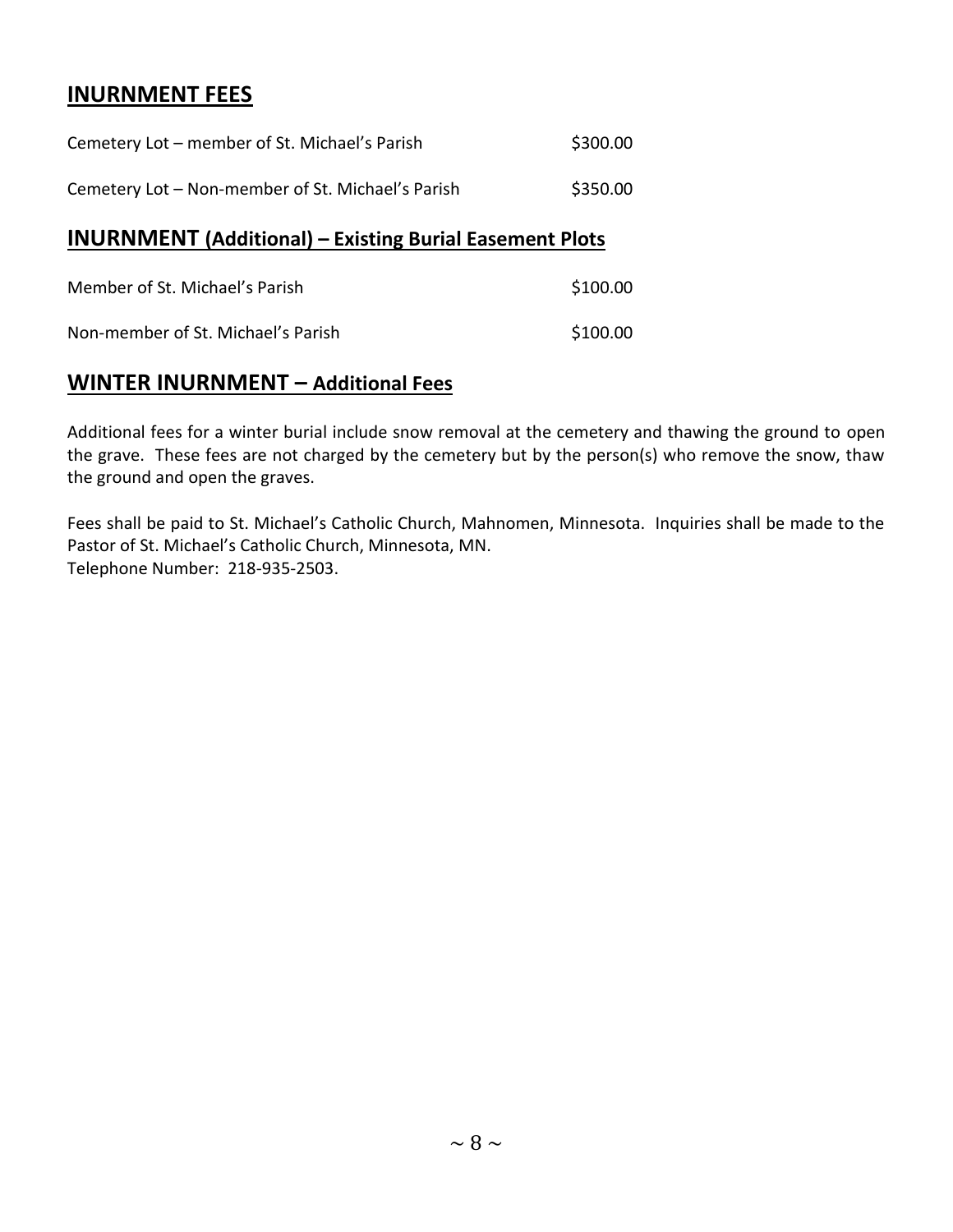# **ST. MICHAEL'S CATHOLIC CEMETERY ASSOCIATION BY-LAWS**

# **ARTICLE I PURPOSES**

This Association is hereby formed pursuant to the direction of the Pastoral Council of St. Michael's Catholic Church, to assist and advise St. Michael's Catholic Church in the establishment, operation and maintenance of a private cemetery pursuant to the following: Chapter 307 of the Minnesota Statutes, the 1983 Code of Canon Law, and the Minnesota Catholic Cemetery Policies and Procedures; as adopted by the Diocese of Crookston, Minnesota.

## **ARTICLE II MEMBERSHIP**

#### **SECTION I – MEMBERSHIP**

Membership in this association shall be limited to the members of the Board of Directors of this association and the Pastor, or his designee, of St. Michael's Catholic Church of Mahnomen, Minnesota.

#### **SECTION II – TERMINATION**

Membership in this association shall terminate upon termination as a member of the Board of Directors.

## **ARTICLE III DIRECTORS**

#### **SECTION I – APPOINTMENT OF DIRECTORS**

This association shall have a Board of Directors of not less than three, nor more than nine persons who shall be appointed by the Pastor of St. Michael's Catholic Church of Mahnomen, Minnesota. A member of the Board of Directors so appointed shall hold office for a term of two years and can be appointed for a second term, unless removed from the Board of Directors prior thereto. If the office of any director becomes vacant by reason of death, resignation, retirement, disqualification, removal from office, or otherwise, the Pastor, or his designee, of St. Michael's Catholic Church, shall choose a successor, who shall hold office for the unexpired term in respect of which such vacancy, occurred. Any member of the Board of Directors may be removed from the Board by action of the Pastor, or his designee, of St. Michael's Catholic Church.

#### **SECTION II – NOTICE OF ANNUAL MEETING**

The Board of Directors shall hold an annual spring meeting each year. Notice of the annual meeting shall be given to each director personally, or by mail, at least 10 days prior to the date of the meeting.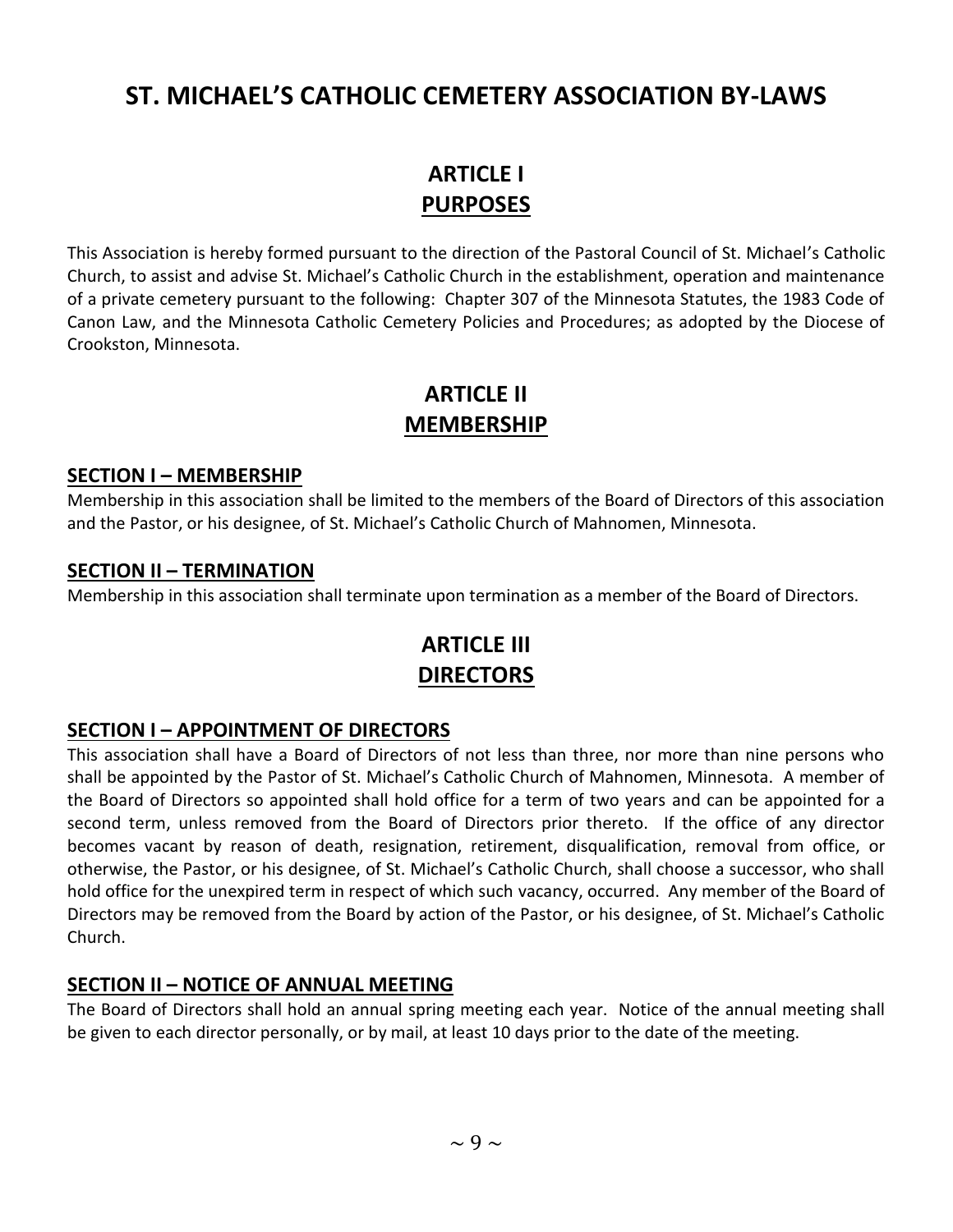## **SECTION III – REGULAR MEETINGS**

Regular meetings of the Board of Directors shall be held without notice at such time as a majority of the members of the Board may, from time to time, determine.

## **SECTION IV – SPECIAL MEETINGS**

Special meetings of the Board of Directors may be called by the President at any time, and shall be called by him/her whenever requested to do so by any member.

## **SECTION V – NOTICE OF SPECIAL MEETINGS**

Notice of special meetings may be given to each Director personally, or by mail, at least three (3) days prior to the meeting. The special meeting may be called without notice to the Directors, if a full Board convenes and all agree to the holding of the meeting at such time and place, and waive all rights of notice thereof. Any action which may be taken at a meeting of the Board of Directors may be taken without a meeting, if done in writing signed by all of the Directors.

## **SECTION VI – QUORUM**

At all meetings of the Board of Directors, a majority of the Board shall be necessary and sufficient to constitute a quorum for the transaction of business and the act of a majority of the Directors present at the meeting, at which there is a quorum, shall be the act of the Board of Directors.

# **ARTICLE IV AUTHORITY OF DIRECTORS**

## **SECTION I – CONSENT OF PARISH PASTORAL COUNCIL**

All action of the Board of Directors shall be subject to the consent and approval of the Parish Pastoral Council of the St. Michael's Catholic Church. The Directors shall have such other authority as may from time to time be delegated to it by the said Parish Pastoral Council.

#### **SECTION II – MEMBERS**

The Board of Directors shall recommend to the Pastor of St. Michael's Catholic Church, agents and employees for the operation and maintenance of the cemetery and advise as to their duties.

## **SECTION III – COMMITTEES**

The Board of Directors may set up such committees, provide rules and regulations therefore, and appoint a chairperson thereof, as may from time to time be deemed necessary.

## **SECTION IV – BOARD OF DIRECTORS**

The Board of Directors shall recommend policies and procedures, generally consistent with The Minnesota Catholic Cemetery Policies & Procedures, adopted by the Diocese of Crookston, Minnesota, for the operation and maintenance of the cemetery.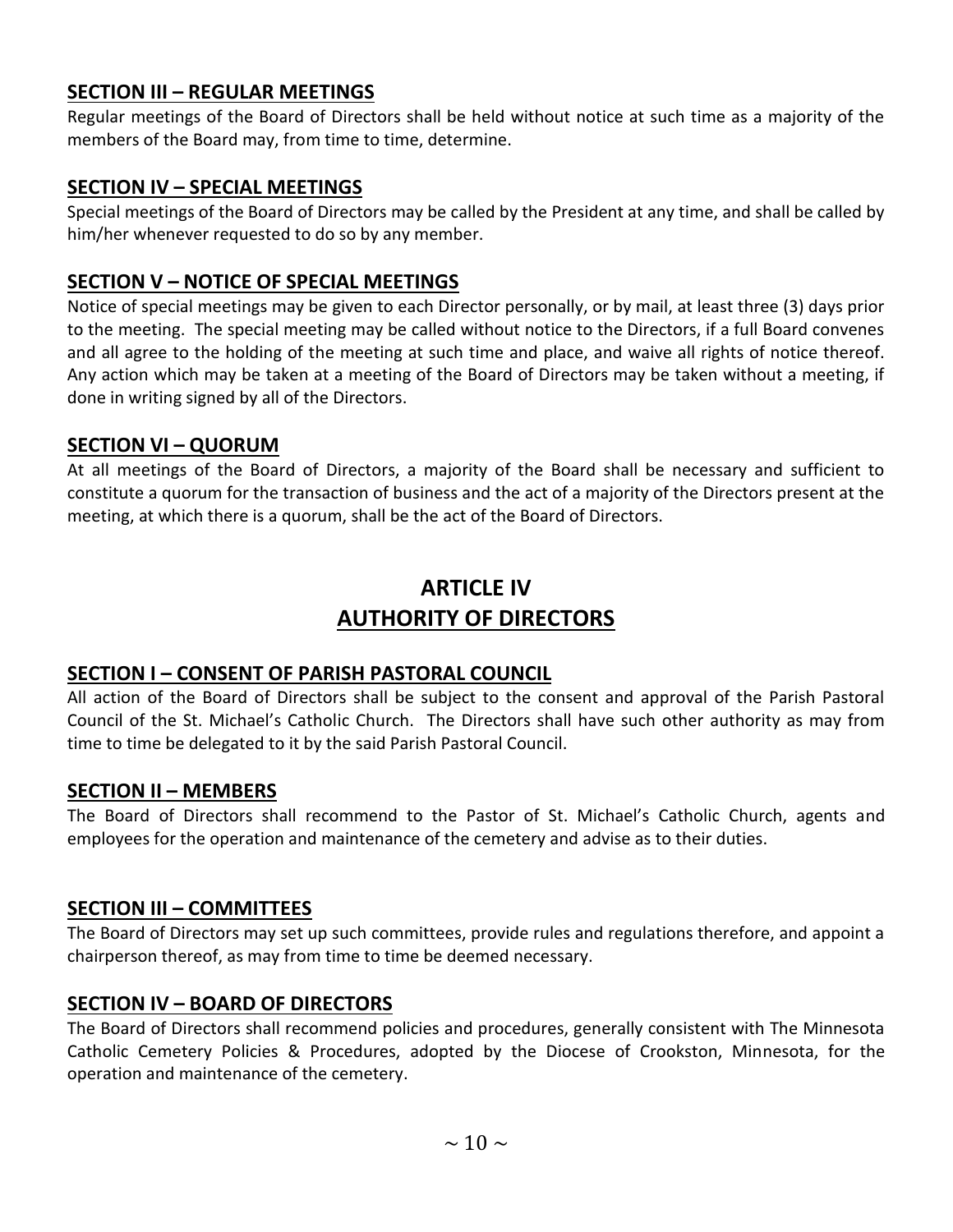# **ARTICLE V OFFICERS**

#### **SECTION I – EXECUTIVE OFFICERS**

The Board of Directors, at its first annual meeting, shall elect from its own number, a President, Vice President and Secretary, who shall hold office for one year and until their successors shall have been qualified in their stead. The Pastor, or his designee, of St. Michael's Catholic Church, shall designate a treasurer for the Association.

## **SECTION II – OTHER OFFICERS**

The Board may appoint such other officers and agents as it shall deem necessary from time to time, who shall hold office for such terms, and shall exercise such powers, and perform such duties as shall be determined from time to time, by the Board.

#### **SECTION III – PRESIDENT**

The President shall be the chief executive officer of the Association and preside at all meetings of the Directors. He/She shall have general active management of the business of the Association and shall ensure that all orders and resolutions of the Board are carried into effect.

#### **SECTION IV – VICE PRESIDENT**

The Vice President shall, in the absence or disability of the President, perform the duties and exercise the powers of the President, and shall perform such other duties as the Board of Directors shall prescribe.

#### **SECTION V – SECRETARY**

The Secretary shall attend all sessions of the Board of Directors and all meetings of the members and record all votes and minutes and all proceedings in the book kept for that purpose. He/She shall give, or cause to be given, notice of all meetings of the Board of Directors, and shall perform such other duties as prescribed by the Board of Directors.

## **SECTION VI – TREASURER**

The Treasurer shall have the custody of the Association funds and securities, and shall keep a full and accurate account of the receipts and disbursement in books belonging to the Association, and shall deposit all monies and valuable effects in the name and to the credit of the Association in such depositories as may be designation by the Board of Directors. He/She shall disburse funds of the Association as may be ordered by the Board, taking proper vouchers of such disbursements, and shall render to the President and Directors, at the regular meetings of the Board, or whenever they may require it, an account of all transactions as Treasurer, and of the financial condition of the Association.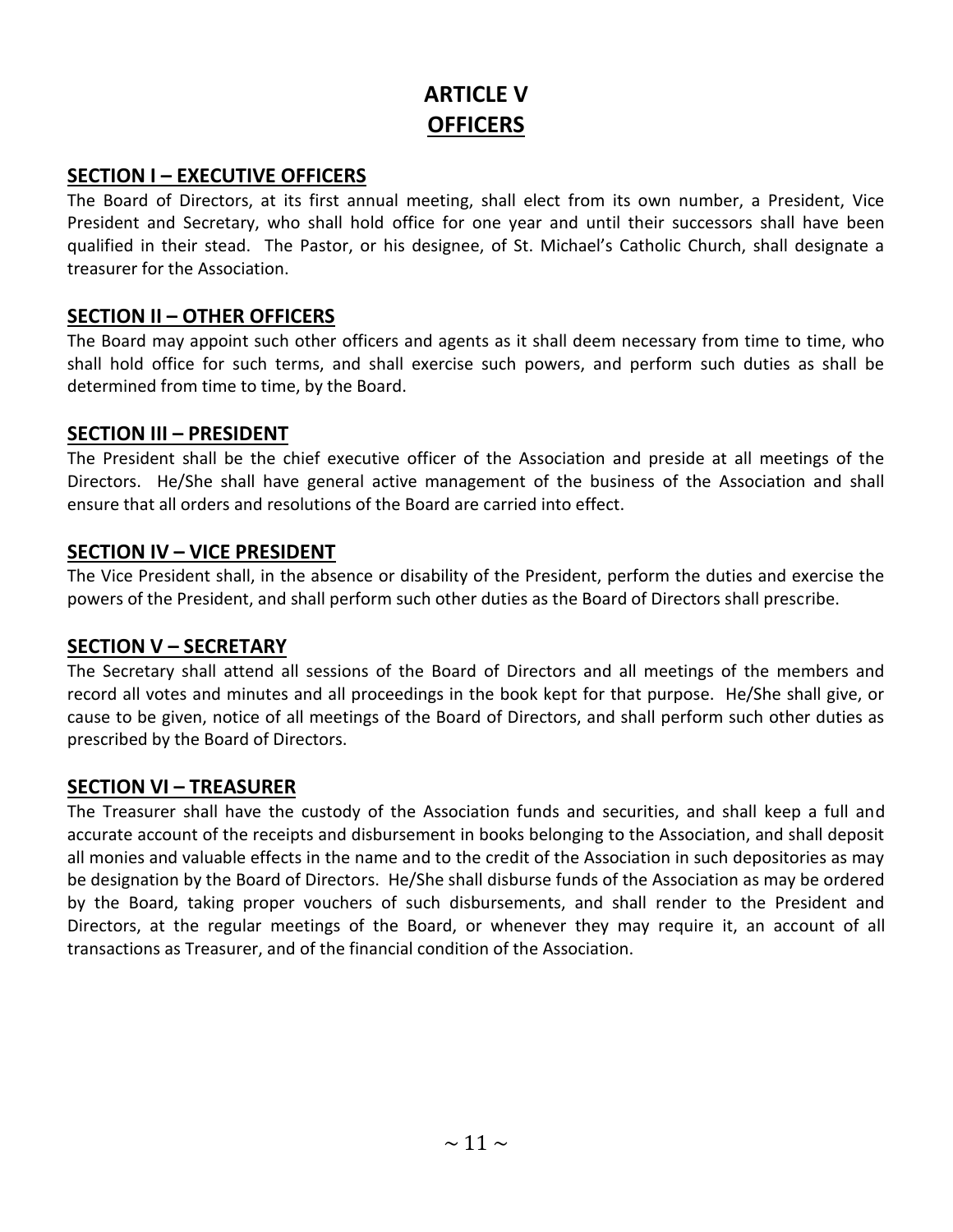## **SECTION VII – ACTUARY**

In addition to the officers hereinbefore provided, the Board of Directors of St. Michael's Catholic Church may appoint an Actuary for the Association. The Actuary shall keep a register of the burials in which he/she shall enter the date of the burial or cremation, the name, age, sex, nativity and cause of death, for every interred or cremated remains in any cemetery owned by the Association, insofar as the facts can be ascertained from friends, attending physicians, or undertaker in charge, and in case of a pauper, stranger, or criminal deaths, from the public official directing the burial. The records maintained by the Actuary shall be open to public inspection, and the Actuary shall furnish to the State Board of Health, and the local health officials, when so required, an accurate summary of the records during any specified year.

## **SECTION VIII – VACANCIES**

If the office of any executive officer, except the treasurer or actuary, become vacant by reason of death, resignation, retirement, disqualification, removal from office, or otherwise; the Directors then in office, although less than a quorum, by majority vote may choose a successor or successors, who shall hold office for the unexpired term with respect to which such vacancy occurred.

# **ARTICLE VI COMPENSATION OF DIRECTORS AND OFFICERS**

## **SECTION I – COMPENSATION FOR DIRECTORS**

Directors shall not be paid compensation for their services rendered as Directors except for reimbursement of expenses. Nothing herein shall be construed to preclude any Director from serving the Association in any other capacity and receiving compensation therefore.

#### **SECTION II – COMPENSATION OF EMPLOYEES**

The salaries of all officers, employees and agents of the Association shall be determined by the Finance Council of St. Michael's Catholic Church

## **ARTICLE VII CORPORATION RECORDS**

#### **SECTION I – RECORDS**

The Board of Directors shall keep a complete record of all their minutes and acts and proceedings of the members, and present a full and accurate statement at the regular annual meeting of the Board of Directors.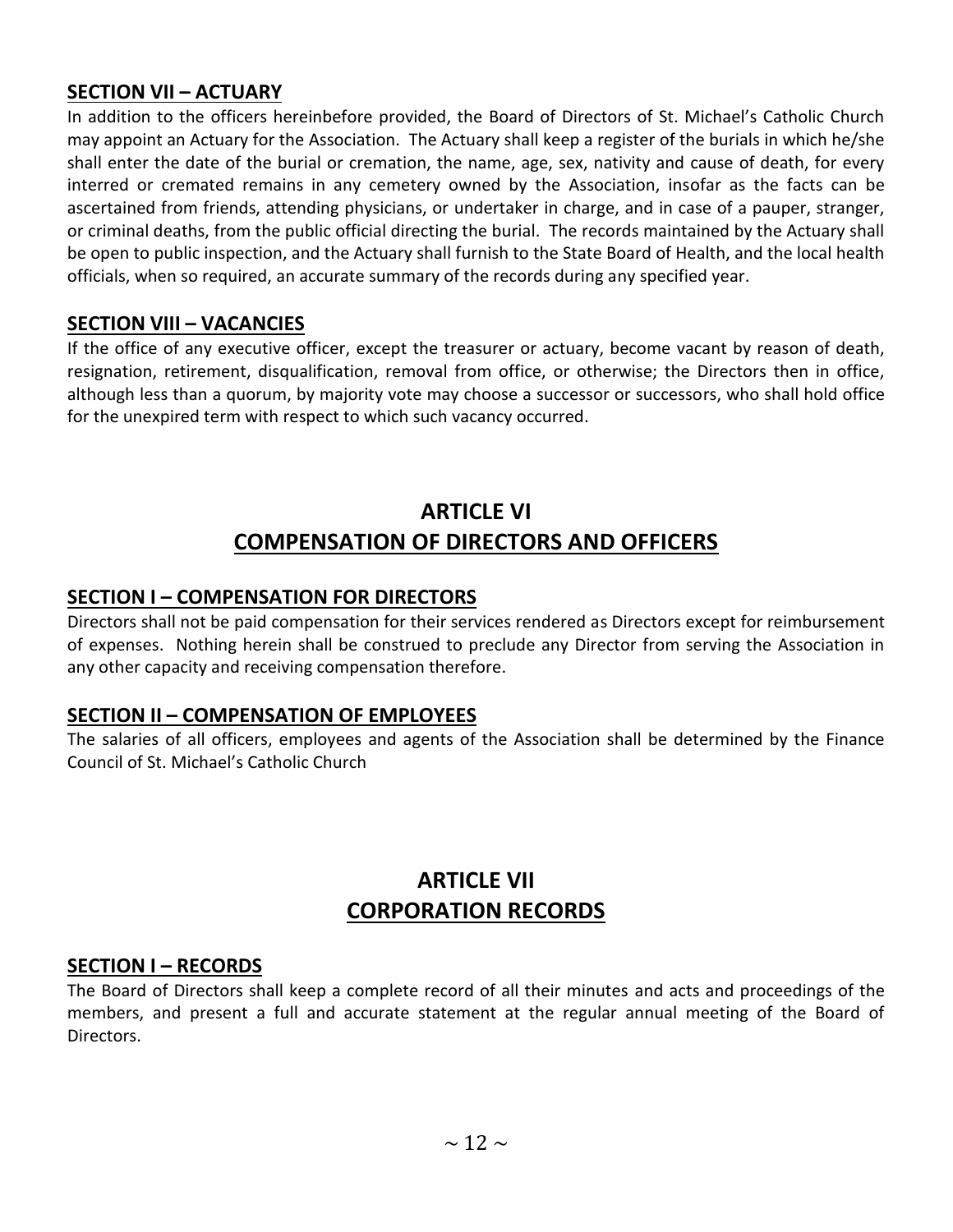# **ARTICLE VIII FINANCES**

#### **SECTION I – CHECKS**

All disbursements shall be by check signed by those persons designation by the Pastor and St. Michael's Cemetery Association.

#### **SECTION II – BUDGET**

An annual budget for the cemetery shall be approved by the Finance Council of St. Michael's Catholic Church.

#### **SECTION III – LEGAL DOCUMENTS**

The Pastor and Parish Trustees of St. Michael's Catholic Church shall sign all legal documents and papers for, and on behalf, of the Association.

#### **SECTION IV – FUNDS**

A Perpetual Care Fund will be set up to receive all funds designated as Perpetual Care.

# **ARTICLE IX PLOTS AND GRAVE SITES**

#### **SECTION I**

All plots shall be held as burial places for the dead, and for no other purpose, and when sold shall include the cost of perpetual care. Perpetual care includes the general care of the entire grounds. It consists of a plot (St. Michael's Catholic Cemetery  $-5' \times 10'$ ), with a 3' x 8' grave approximately centered in that plot, upkeep of grass, and leveling of topography.

#### **SECTION 2**

The prices of plots will be fixed by the Cemetery Association, and no plot shall be considered reserved until payment for said plot has been received.

#### **SECTION 3**

There shall be no planting of trees, shrubs or flowers, unless prior approval has been obtained from the St. Michael's Cemetery Association.

Any flowers, plants or decorations placed on the graves for Memorial Day must be removed by the Saturday following Memorial Day, and possibly sooner depending on the amount of rainfall we receive. If we need to mow before then these items will be removed from the graves and placed behind the Cross. These items will be left behind the Cross for 1 week and if they have not been picked up, they will be disposed of.